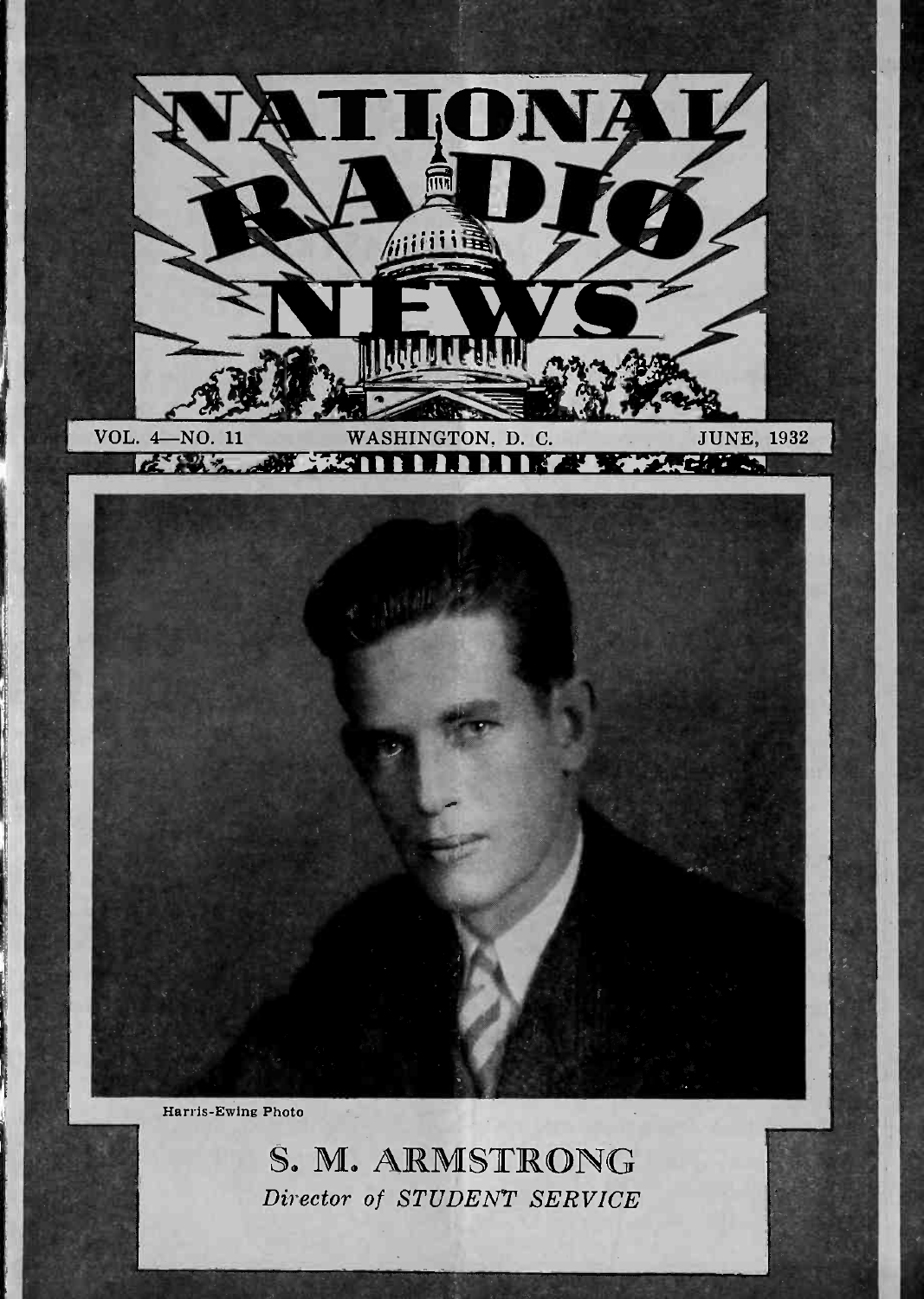MEN BEHIND THE GUNS AT N. R. I.

## STUART M. ARMSTRONG

**TERE** is the man who sees that you get good service while you are an N. R. I. student. His job involves an intimate knowledge of every phase of the routine at the Institute, close supervision of his own department and cooperation with all other departments at N. R. I.

By reason of his education and experience he is well equipped for his job. He has been associated with the N. R. I. Student Service Department over four years.

Born in the little town of Climax Springs, Missouri, in 1904, he obtained his primary education in the public schools of Carlsbad, New Mexico. Later he attended the University of Kansas for two years and the University of New Mexico for a similar period making a study of Business Administration.

After coming to Washington he rounded out his education by studying Law at George Washington University for three years.

Armstrong served the New Mexico State Highway Department making investigations of various construction projects with regard to the observance of specifications, also the Department of Game and Fish, for the same State, in charge of issuance of licenses for certain sections of the State.

It was to act as Secretary to United States Senator Bratton of New Mexico that Armstrong originally came to Washington and after serving in that capacity for awhile he resigned to come with the National Radio Institute.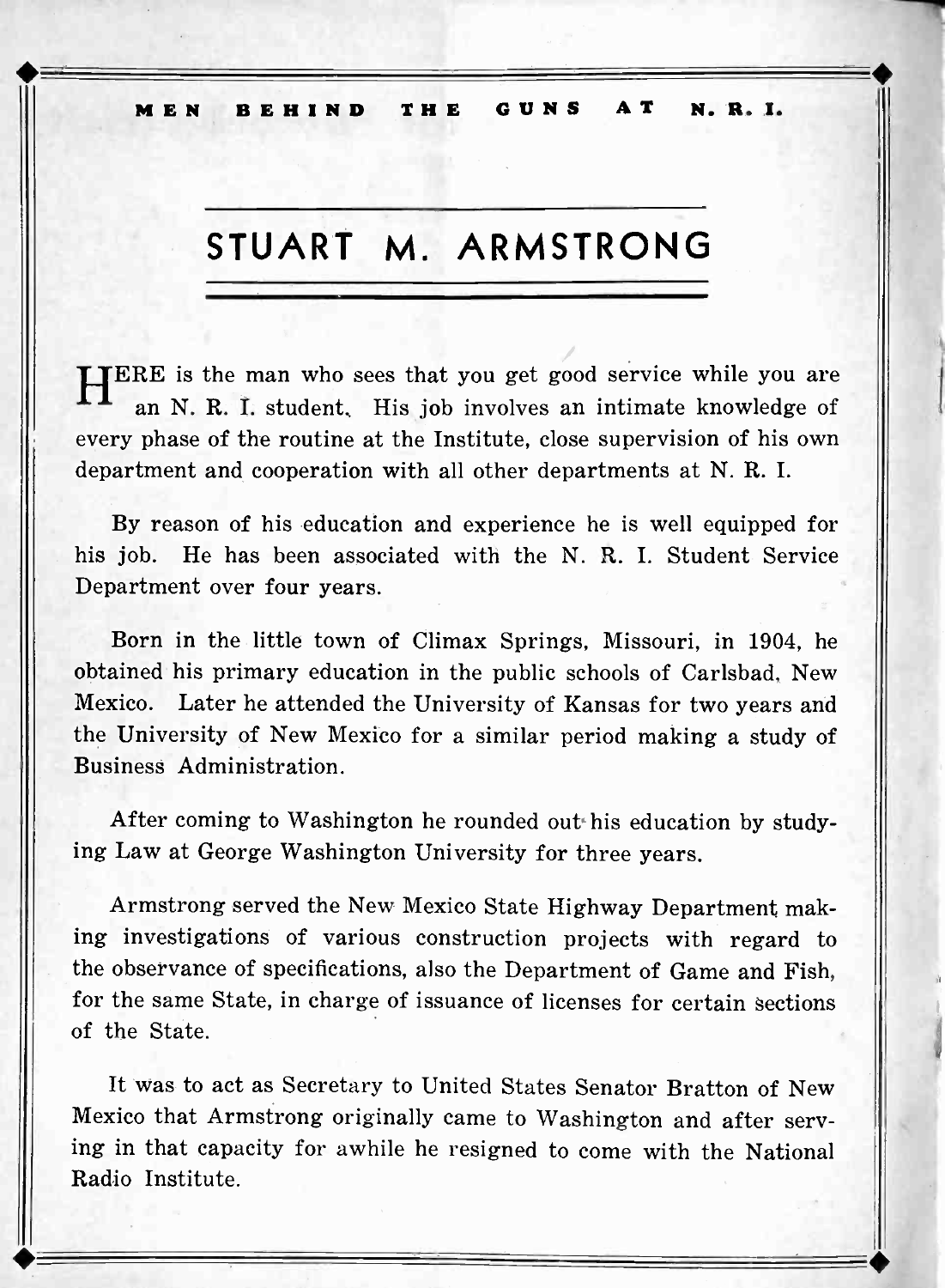!,June, 1932 National Radio News



## Many Uses for Photoelectricity

By J. A. DOWIE, Chief Instructor

LIKE many other funda-<br>mental phenomena of sci-<br>ence the discovery of photofor many years.

However, the past few years have seen an extraordinary increase in commercial applications of the photoelectric principle.

years, however, the word photoelectricity and or a mine, and given<br>its associated terms have been considered in men are working. its associated terms have been considered in a more restricted sense; namely, the emission of electrons from the surface of various metals<br>by the action of light or other electromagnetic the Ambassador Bridge, across the Detroit by the action of light or other electromagnetic radiation.

Metals which exhibit the photoelectric effect in each to the greatest degree are Sodium, Potassium, point w Rubidium, Caesium, Lithium, Strontium and overhea Barium. Of these, Sodium, Potassium and source, Caesium are the ones most universally used causing a small current to how. Every car<br>at the present time at the present time.

trons will not be emitted from them, but when they are placed in a vacuum, and a beam of light is then allowed to strike the metal, electrons will be emitted, their number being pro- portional to the intensity of the light. This action made possible the development of the Present-day photoelectric cell which is a com-<br>bination of both radio vacuum tube and an electric eye, because it is a vacuum tube that sees, one that converts this vision into corre-<br>sponding to traffic. Therefore the electric eyes, just as the radio<br>is employed to give the necessary information tube converts the sound into similar electric impulses. The photoelectric cell, therefore, impulses. The photoelectric cell, therefore, eral humidity.<br>
when used in the proper circuit with a meter,<br>
relay or vacuum tube amplifier can be used to perform the functions of the human eyes as is being kept within a ve well as many operations of which the eye is not capable.

Sound pictures in their projection require the use of the electric eye to catch the sound Furthermore, warships, airplanes, trains and  $\frac{1}{100}$  fracks alongside of the film and convert these anti-aircraft guns are being operated autotracks alongside of the film and convert these anti-aircraft guns are being operated auto-<br>waving lines of light and shade into corre-<br>sponding sounds.<br>sponding sounds. sponding sounds.

Picture transmission by wire or radio de-<br>pends essentially upon the fact that a photo- electric principle.

electric cell can be made to give a small electric current when light shines on the cell.

electricity was not appreci-<br>ated in its full importance being used to detect flaws in paper as it passes In some large paper mills the electric eye is through the rollers so that it can be discarded when it does not come up to specification.

The term "Photoelectricity Phenomena" has to determine the need of additional light, and<br>been defined as any electrical effect which is to turn on the general illumination. It is also<br>produced by the action of light. In re The list of possibilities for this electric eye<br>is almost inexhaustible. In some public almost inexhaustible. In some public schools the electric eye is constantly on watch to determine the need of additional light, and to turn on the general illumination. It is also used to detect the poisonous gas in a tunnel,

Under ordinary conditions when the surface make and break system the cars are counted,<br>of these metals are exposed to the air, elec-<br>from will not be emitted from them but when density of traffic are flashed to the control The checking and controlling of traffic over River, is now accomplished by means of photo-<br>electric cells. One of these tubes is imbedded in each of the ten incoming traffic lanes at the point where the cars stop to pay toll. Directly overhead in the roof of the toll shed is a light source, directed on the photoelectric tube, causing a small current to flow. Every car stopping at this point intercepts the beam of light, and the current ceases to flow. By this make and break system the cars are counted, and recorded, and the signals indicating the indicator boards in the office of the chief toll collector and general manager.

> Left to human control, the problem would have called for numerous traffic officers, bookkeepers, adding machines, etc.

In the Holland Tunnel, New York, the condition of air must be determined and regulated according to traffic. Therefore the electric eye on the density of smoke vapor, gas or gen-

is being kept within a very few degrees of a eye, more effectively than man has ever been able to keep it.

Furthermore, warships, airplanes, trains and matically by photoelectric cells; banks are beduties heretofore performed by man, increasing the commercial application of the photo-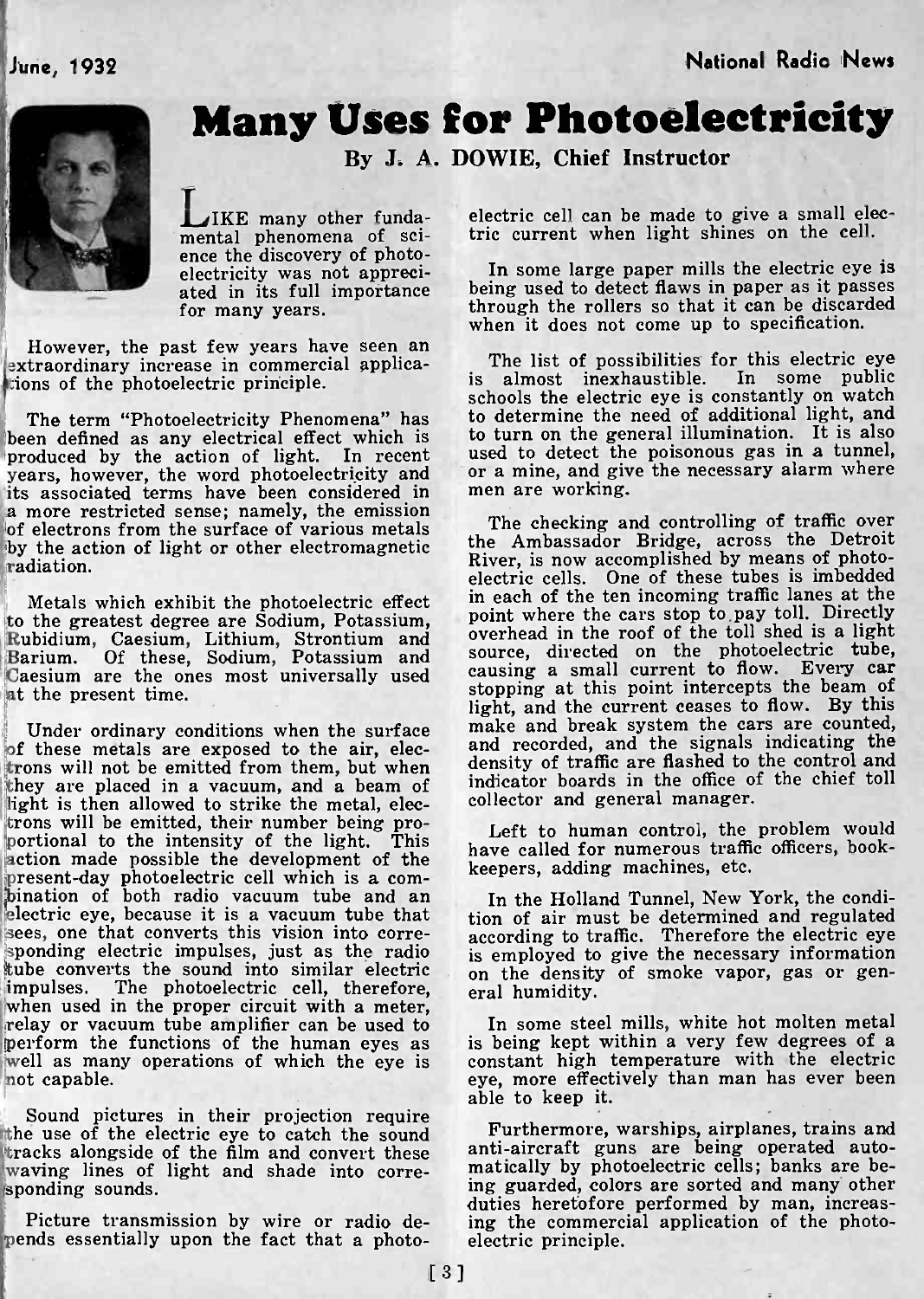#### National Radio News June, 1932





Ul Qun

I'VE always claimed that the test of a man's initiative is hot weather. The hotter the weather-the better<br>the test. And to a man studying

the Fall and Winter.

banks of the Potomac and stays there for<br>weeks. And when its 98 here in Washington<br>--it's hot.

And when Summertime comes along I like to get out and enjoy myself just like anyone else, but I've always figured ahead and consid-<br>ered my future. It pays.<br>Just recently I attended a meeting of the

-- it's well to think twice before giving in to the inclination. Some play is necessary, but it's easy to play too much at the expense of ing direct to executive headquarters---Institute things which count more.

Keep a picture of what you want to be in mind. Keep your goal in sight. Then when you feel the urge of a fishing rod or swimming pool--peel off your coat--roll up your sleeves and grab a lesson paper and pencil. It will mean much more in the end.

## The Institute of Radio Service Men

WISH to call to the attention of National Radio Institute's ad-

Radio, Summer is of particular importance. the newly organized Institute of Radio Service<br>He is preparing for a Radio career and every-<br>Men, with Mr. Kenneth A. Hathaway as<br>one knows that Radio's best season starts with<br>Ex who are engaged in service work,<br>the newly organized Institute of Radio Service<br>Men, with Mr. Kenneth A. Hathaway as

How he uses his Summer months, therefore,  $\frac{Mr}{Radio}$  activities from the early days of regulates his degree of preparedness for the big season ahead. He will either be ready or he won't. with Radio activities from the early days of profession.

Maybe you think I don't know much about Men are to promote educational activities,<br>hot weather. Let me tell you something. It both by printed means with a monthly bulletin<br>goes up to 98 in the shade down here on the and by The aims of the Institute of Radio Service Men are to promote educational activities, and by meetings held by the various sections in the large.eities, for the purpose of elevating the profession and inspiring its members to higher standards of service.

> A large number of N. R. I. graduates are already members and some of them are very active in promoting its growth.

So when you feel the urge to push things Washington Section and found the program,<br>aside—when you feel the call of the outdoors cal and beneficial to the service man. "Servicing the Superheterodyne," very practi-

> Full information may be obtained by writof Radio Service Men, Inc., 538 South Clark<br>Street, Chicago, Illinois.

Comit

President.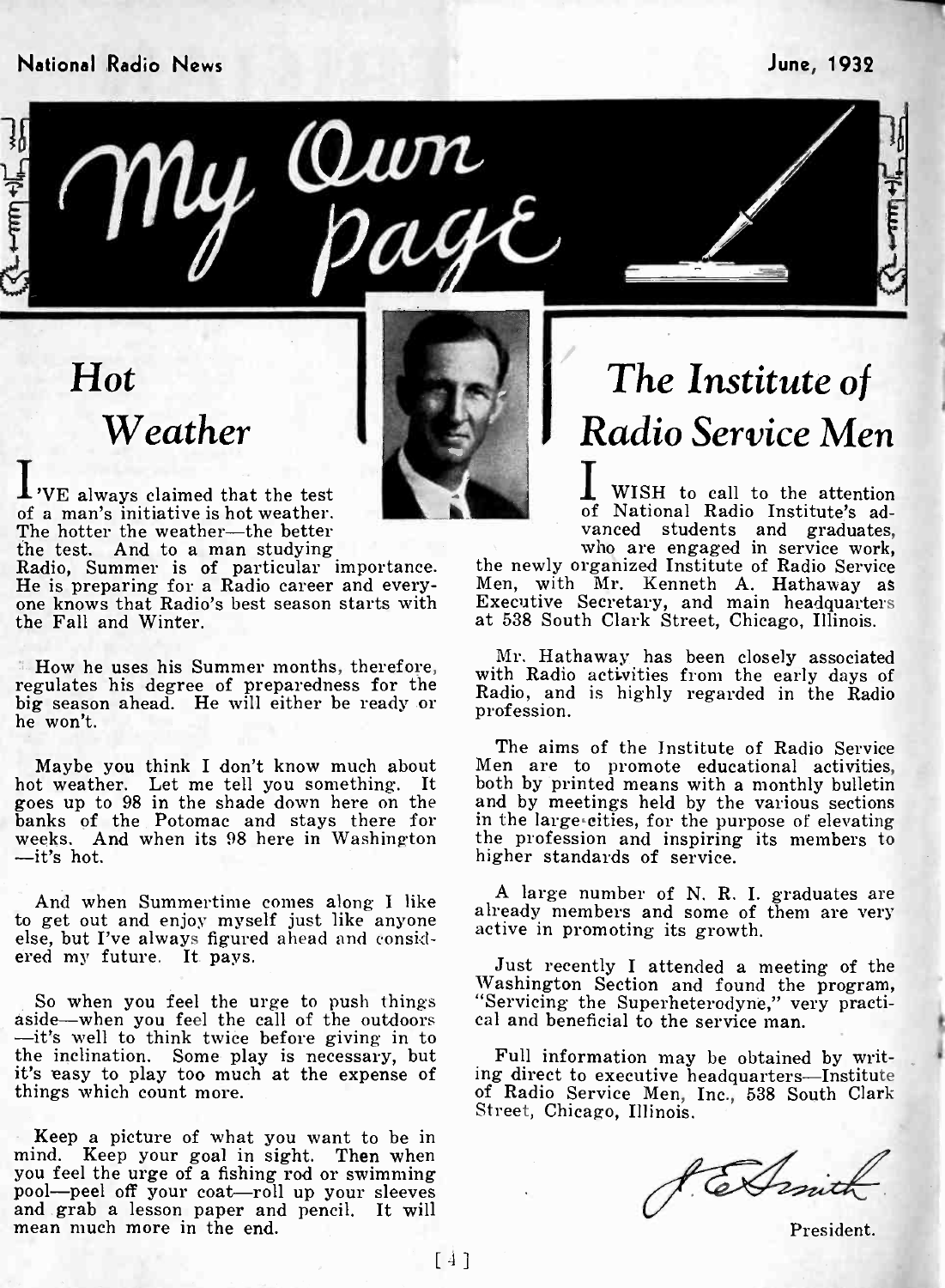

## PHILCO 70 AND 70A RECEIVERS

|                | Tube              |                   |                | <b>Screen</b> | Control       |                  | Piate            |
|----------------|-------------------|-------------------|----------------|---------------|---------------|------------------|------------------|
| Type           | Circult           | Filament<br>Volts | Plate<br>Volts | Grid<br>Volts | Grid<br>Volta | Cathode<br>Volts | MIII-<br>amperes |
| 24             | let R. F.         | 2.25              | 250            | 85            | s.            | 19.5             | 3.               |
| 24             | lst Det.          | 2.25              | 250            | 87            | 5.5           | 21.5             | - -              |
| 27             | Osc.              | 2.25              | 85             | 2.2.1         | 2.            | 19.5             | 2.5              |
| 24             | lst <i>I</i> . F. | 2.25              | 250            | 87            | o.            | 19.5             | З.               |
| 2 <sub>1</sub> | 2nd Det.          | 2.25              | 105            | 75            |               | 22.              | $\cdot$ 4        |
| 47             | Audio             | 2.25              | 245            | 255           | ı.            | $+ + +$          | $+ + +$          |
| 80             | Rectifier         |                   |                |               | $\cdots$      | $1.7 - 1.7$      | $40$ /plate      |

#### Table 2-Power Transformer Voltages

| <b>Terminals</b>                                       | A.C. Volta                             |                                                                                                    |                                                                             |
|--------------------------------------------------------|----------------------------------------|----------------------------------------------------------------------------------------------------|-----------------------------------------------------------------------------|
| $1 - 2$<br>$3 - 5$<br>$6 - 8$<br>$9 - 10$<br>$11 - 13$ | 105 to 125<br>2.5<br>2.5<br>5.<br>700. | Primary<br>Filament of 47<br>Filament of 24<br>Filament of 80<br>Plates of 80<br>Center Tap of 3-5 | White<br>Dark Green<br>Black<br>Light Blue<br>Yellow<br>Black, Green Tracer |
| 12                                                     | <br>.<br>1.1.1.1.1                     | Center Tap of 6-8<br>Center Tap of 11-13                                                           | <b>Black, Yellow Tracer</b><br>Yellow, Green Tracer                         |

#### Table 3-Condenser Data

|                                                                                                                                                        | Model 70 Receivers are for operation on 100-130 volt, 50-60 cycle AC lines |                                                                                                                                                                                        |                                    | PHILCO 70 AND 70A RECEIVERS                                                                                                                                                                                                                                                     |                                              |                                  |  |
|--------------------------------------------------------------------------------------------------------------------------------------------------------|----------------------------------------------------------------------------|----------------------------------------------------------------------------------------------------------------------------------------------------------------------------------------|------------------------------------|---------------------------------------------------------------------------------------------------------------------------------------------------------------------------------------------------------------------------------------------------------------------------------|----------------------------------------------|----------------------------------|--|
| Model 70A Receivers are for operation on 100-130 volt, 25-60 cycle AC lines<br>Table 1-Tube Socket Readings Taken with AC Set Tester AC Line-115 volts |                                                                            |                                                                                                                                                                                        |                                    |                                                                                                                                                                                                                                                                                 |                                              |                                  |  |
| Tube                                                                                                                                                   |                                                                            |                                                                                                                                                                                        |                                    | Control<br>Grid                                                                                                                                                                                                                                                                 |                                              | Piate                            |  |
| Circult<br>Type                                                                                                                                        | Filament<br>Volta                                                          | Plate<br>Volts                                                                                                                                                                         | Screen<br>Grid<br>Volts            | <b>Volts</b>                                                                                                                                                                                                                                                                    | Cathode<br>Volts                             | MIIII-<br>amperes                |  |
| lst R. F.<br>24<br>1st Det.<br>24<br>27<br>Osc.<br>24<br>$let$ $f$ . $F$ .<br>$^{2+}$<br>2nd Det.<br>47<br>Audio                                       | 2.25<br>2.25<br>2.25<br>2.25<br>2.25<br>2.25                               | 250<br>250<br>85<br>250<br>105<br>245                                                                                                                                                  | 85<br>87<br>87<br>75<br>255        | 3.<br>5.5<br>2.<br>3.<br>6.<br>1.                                                                                                                                                                                                                                               | 19.5<br>21.5<br>19.5<br>19.5<br>22.          | 3.<br>.5<br>2.5<br>3.<br>$\cdot$ |  |
| 80<br>Rectifier                                                                                                                                        | 4.7                                                                        | $\ddotsc$                                                                                                                                                                              | .                                  | .                                                                                                                                                                                                                                                                               | $\cdots$                                     | 40/plate                         |  |
| Note-Volume Control Off; Station Selector turned to Low Frequency End.                                                                                 |                                                                            |                                                                                                                                                                                        |                                    |                                                                                                                                                                                                                                                                                 |                                              |                                  |  |
|                                                                                                                                                        |                                                                            |                                                                                                                                                                                        | Table 2—Power Transformer Voltages |                                                                                                                                                                                                                                                                                 |                                              |                                  |  |
| <b>Terminals</b>                                                                                                                                       | A.C. Volta                                                                 |                                                                                                                                                                                        |                                    |                                                                                                                                                                                                                                                                                 |                                              |                                  |  |
| $1 - 2$<br>$3 - 5$<br>$6 - 8$<br>9–10<br>$11 - 13$<br>700.<br>4<br>7<br>12                                                                             | 105 to 125<br>2.5<br>2.5<br>5.<br>$\sim$ $\sim$ $\sim$                     | Primary<br>Filament of 47<br>Filament of 24<br>Filament of 80<br>Plates of 80<br>Center Tap of 3-5<br>Center Tap of 6-8<br>Center Tap of 11-13                                         |                                    | White<br>Dark Green<br><b>Black</b><br>Light Blue<br>Yellow<br>Black, Green Tracer<br>Black, Yellow Tracer<br>Yellow, Green Tracer                                                                                                                                              |                                              |                                  |  |
|                                                                                                                                                        |                                                                            |                                                                                                                                                                                        | Table 3—Condenser Data             |                                                                                                                                                                                                                                                                                 |                                              |                                  |  |
| No. on Figs. 1 and 2                                                                                                                                   |                                                                            | Capacity (mfd.)                                                                                                                                                                        |                                    |                                                                                                                                                                                                                                                                                 | Color                                        |                                  |  |
| 9000000<br>$^{\circ}$<br>$\odot$<br>DE ODE TE                                                                                                          |                                                                            | .00011<br>.00025<br>.00041<br>.0005<br>.01<br>.015 (Double)<br>.05<br>.09 (Double)<br>.09 (with 250 ohms)<br>.09 (50–60 cycles)<br>.18 (25-40 cycles)<br>.25<br>.5<br>6 (50-60 cycles) |                                    | Blue and Golden Yellow<br>Yellow<br>Yellow and Orange<br>Green<br><b>Black Bakelite</b><br><b>Black Bakelite</b><br><b>Black Bakelite</b><br><b>Black Bakelite</b><br><b>Black Bakelite</b><br><b>Black Bakelite</b><br><b>Black Bakelite</b><br>Metal<br>Metal<br>Electrolytic |                                              |                                  |  |
|                                                                                                                                                        |                                                                            | 10 (25-40 cycles)<br>6 (50-60 cycles)<br>10 (25-40 cycles)                                                                                                                             |                                    |                                                                                                                                                                                                                                                                                 | Electrolytic<br>Electrolytic<br>Electrolytic |                                  |  |

#### Table 4-Resistor Data

| No. on                                     | <b>Terminal</b>               | Power<br>(watte) | Resistance            | Color                 |                       |                  |
|--------------------------------------------|-------------------------------|------------------|-----------------------|-----------------------|-----------------------|------------------|
| Figs. 1 and 2                              |                               |                  | (ohme)                | Body                  | Tip                   | Dot              |
| ◎                                          | Combined with  <br>1-21       | $.09$ mfd.)      | 250<br>$1060^{\circ}$ | <b>Black Bakelite</b> |                       |                  |
| $\circledR$                                | $2 - 3$<br>$4 - 5$<br>$5 - 6$ |                  | 2300<br>70            | Long Tubular          |                       |                  |
| 838                                        | 1.1.1                         | .5               | 240<br>5,000          | Green<br><b>Brown</b> | Black                 | Red              |
|                                            | 1.1.7.4<br>$(50-60$ cycles)   | .5               | 13,000<br>45,000      | Yellow                | Orange<br>Green       | Orange<br>Orange |
| $^{\circ}$<br>$\circledcirc$ <sup>24</sup> | .<br>$(25-40$ cycles)         | د.<br>۵.         | 51,000<br>99,000      | Green<br>White        | <b>Brown</b><br>White | Orange<br>Orange |
| ◉<br>(x)                                   | $-  -  1 -  1$                | .                | 240,000               | Red                   | Yellow                | Yellow           |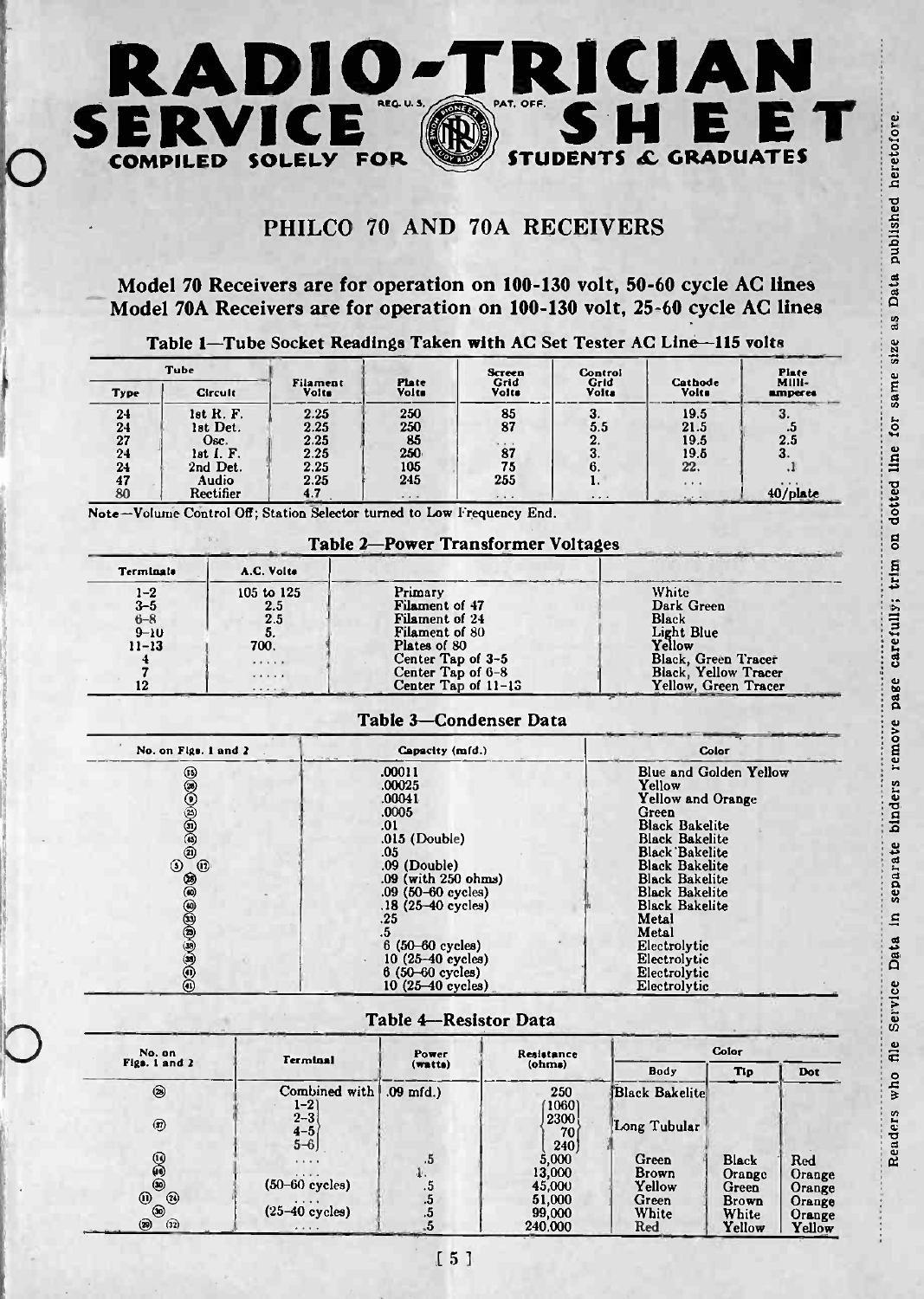

FIR. I



Fig.  $2$ 

[ 6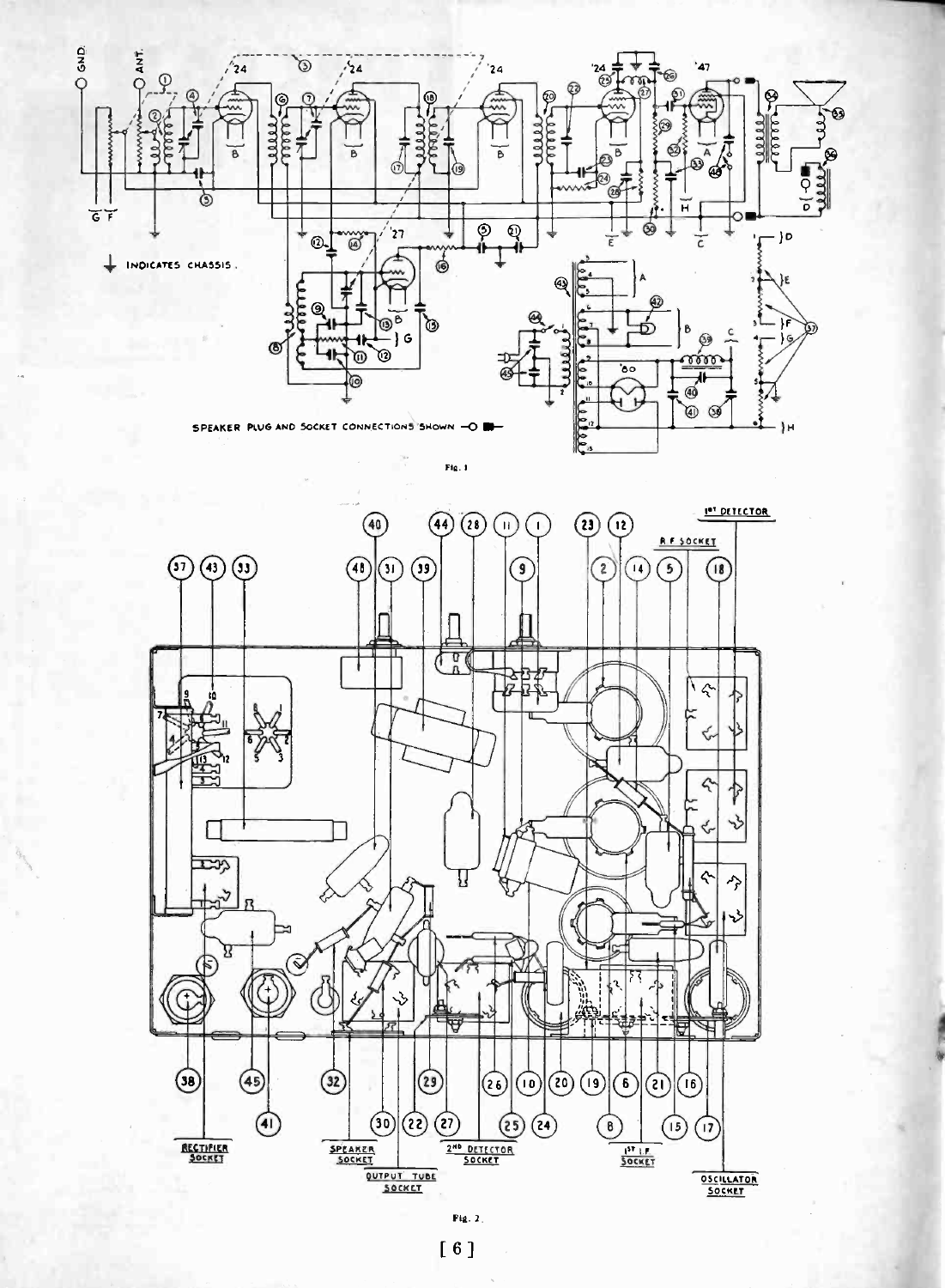## June, 1932 National Radio News



and Alumni Association of the NATIONAL RADIO INSTITUTE Washington. D. C.

J. E. SMITH, President. E. R. HAAS, Director. The Official Organ of the N. R. I. Alumni Association

The other day . . .

Robert Halliday, an N. R. I. graduate, down in Hattiesburg, Mississippi, wrote, "Many thanks for the letter of recommendation you wrote for me. I had no trouble at all getting the job over fifty-four other applicants.

"I have charge of the Radio Repair Depart-<br>ment of the Joyce Auto Equipment Company to a thing of<br>of Hattiesburg, and it looks like a good future dustry, Radio. of Hattiesburg, and it looks like a good future in it for me."

Good work, Bob, and lots of luck on the new job.

#### Only twelve years ago . . .

Radio Station KDKA sent its first broad-<br>cast over the air. And it has just been eleven years since WJZ placed its signals in the maybe they are Indians. ether.

We can be proud to be associated with an pressions. industry which has made such rapid progress. Consider that in this country alone we have eral hundred Radio manufacturers, about forty people in Guatemala, and they think as much<br>thousand dealers and jobbers of Radio prod- about Radio as we do. This was proven by a thousand dealers and jobbers of Radio prod-<br>
ucts-giving employment to tens of thousands, lett<br>
and in times when industry is crying depres-<br>
of the world's largest<br>
bus:<br>
bus: building project-Radio City-costing hundreds of millions of dollars.

A Chat with the N. R. I. Director



E. R. HAAS Vice President and Director

## Speaking<sup>7</sup> of Radio City . . .

I read an article this morning which stated on good authority that it will be populated by over 30,000, or about half the number of people in the State of Nevada.

And the outlying interests of those with offices in Radio City will probably employ many times this number.

This city within a city will be, in addition to a thing of beauty, a monument to an in-

## I called my Secretary . . .

and asked her what she knew about Guatemala. She told me something to the effect of a jungle country where they have hot weather, wild animals and earthquakes. She thought they raised bananas, and the people-

All of which proves that we get wrong im-

For instance, my secretary was surprised to learn that there is a highly intelligent race of about Radio as we do. This was proven by a of Guatemala, who is doing a thriving Radio business. Pierri has cleared over \$700 in spare -time Radio work in three months. And \$700 is a lot of money down there.

GRADUATES - Boost your Alumni Association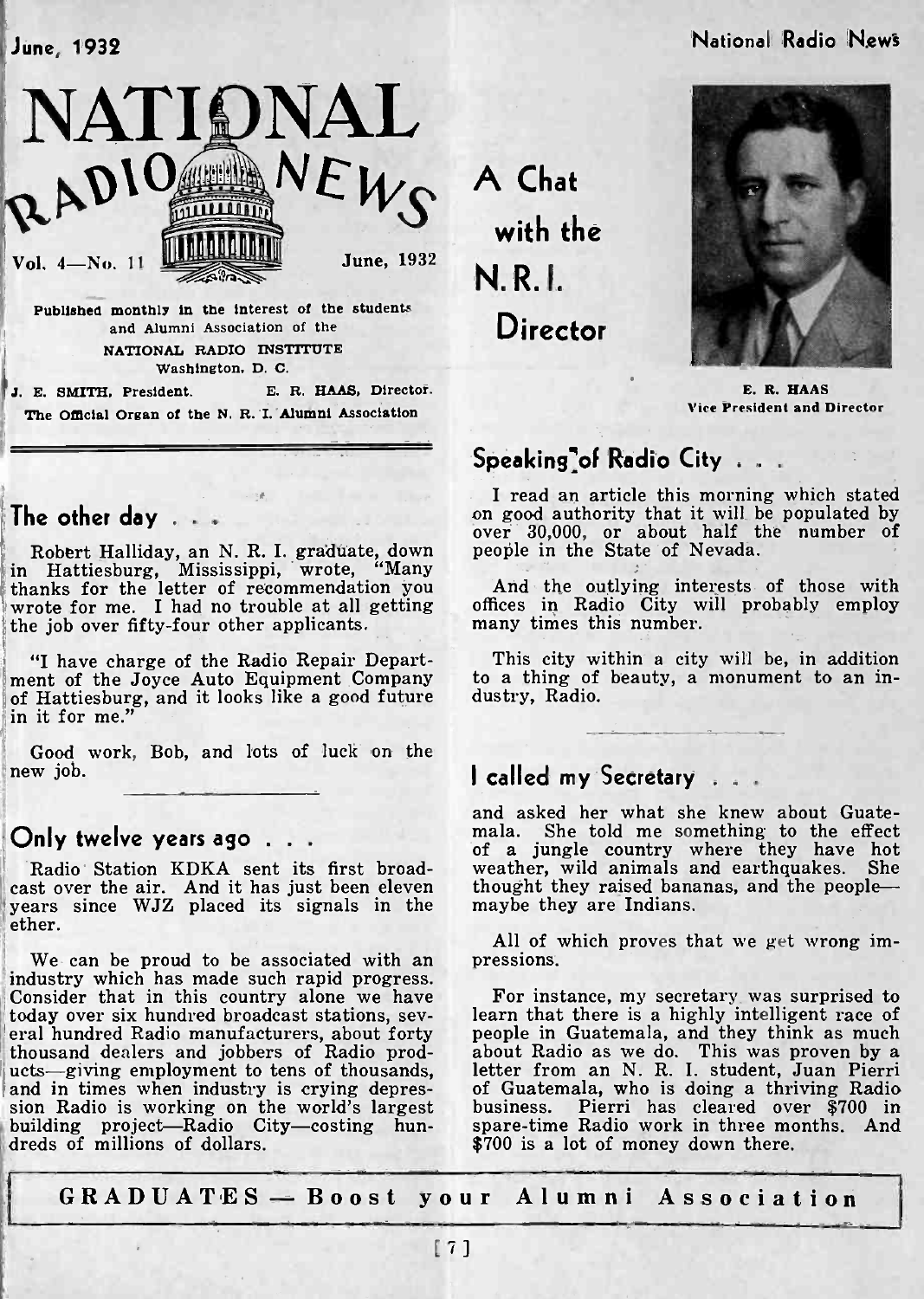### National Radio News June



# WEIGHING WITH A BEAM OF LIGHT

By T. A. LAMBERT Assistant Supervisor of Education

The commercial applications of the Radio principle march forward continuously. Scarcely a week passes that does not show some new use for Radio vacuum tubes, amplifiers and light-sensitive cells. In this article you are brought information regarding an ingenious device for weighing with a beam of light.

CCURATELY weighing the steady flow of material passing by on a conveyor belt; keeping careful count of the tons that have been handled; and, finally, recording on a time chart the belt loadings through the twenty- four hours of the day-such is the latest job assigned to electric eyes and ingenious electric brains. While the general scheme of weighing a continuous flow of material remains the same, the means whereby passing weights are converted into corresponding electrical impulses for the operation of the integrator, have been radically changed with the introduction of the light-sensitive cell.

Better to understand the latest light-control application, let us begin with the main principle. To determine the weight of a continuous flow of material, it is necessary to consider the size of the stream and the speed at which it moves. The speed may be con- stant, but the size of the stream may range from zero pounds per foot to the full capacity of the conveyor. Consequently, any variation of load must be instantaneously noted at the controller so that true integration of weight may be obtained.

At the point where the continuous stream of material is to be weighed, a short section of belt is installed, mounted in such manner that its varying weight is communicated to the weight checking equipment placed directly above. With the varyng weight of the load on the conveyor belt, the beam of the weight checking mechanism is actuated. The scale load at one end causes the fulcrumed beam to

swing over the scale of the load indicator at the far or. free end. This of course indicates

instantaneous weight, but there is still need for some device to keep tally of the continuous procession of  $\mathbf{v}$ arrying weights. It is at this point that the electric eye does its work.

Close to the free end of the swinging beam is mounted a<br>cross arm carrying a Burgess Radiovisor Bridge or simplified form of light-sensitive cell, and a light source lamp. members are so outside and the other inside a revolving steady flow of material or light -chopper cylinder





How Electric Eye and B

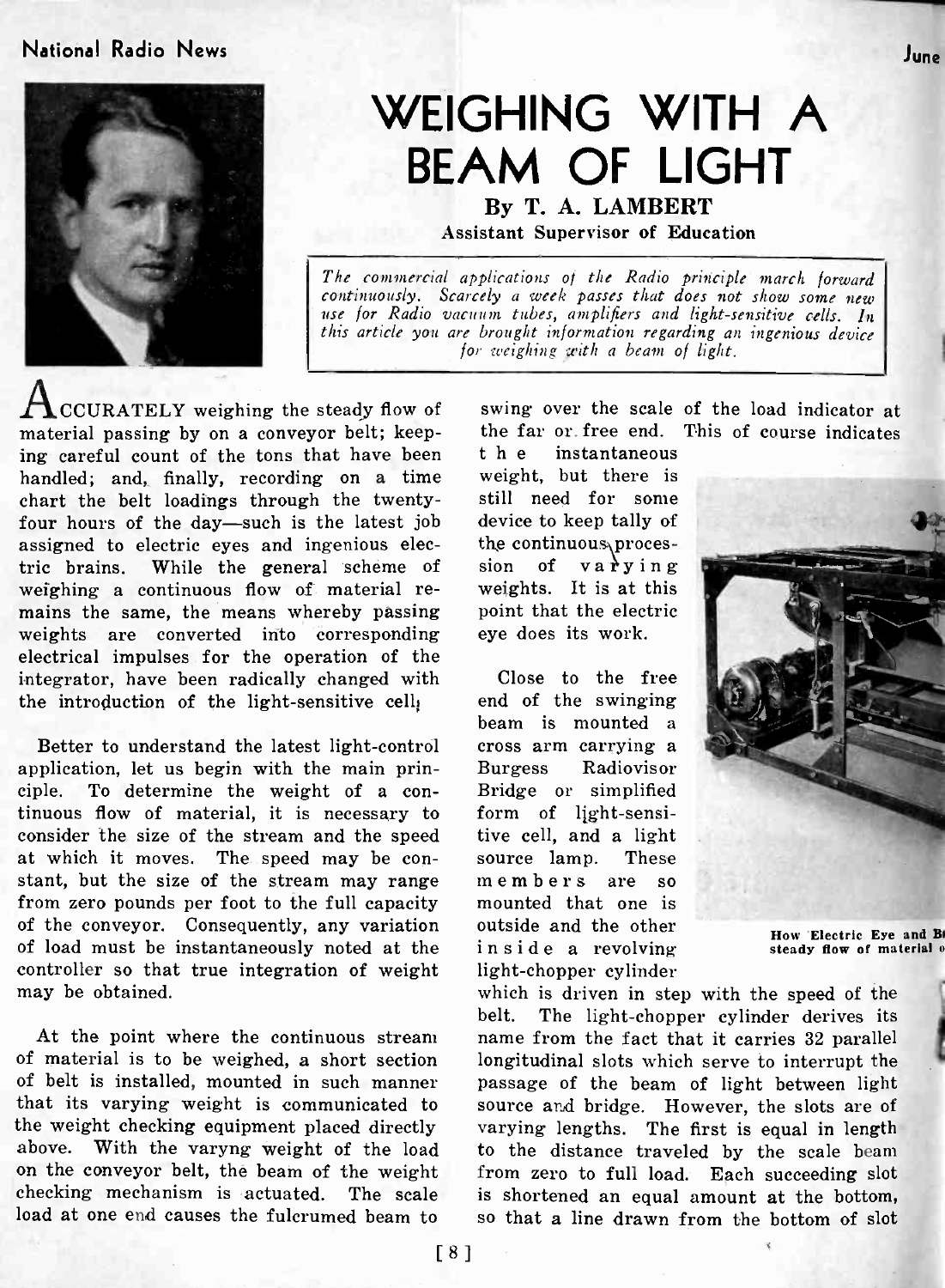1 around the cylinder to the bottom of slot 32 Balancing the scale is a simple operation.<br>would form a true helix, touching the bot-<br>A test weight is provided which represents would form a true helix, touching the bottoms of all slots.

The bridge or cell is mounted in a housing provided with a window directly opposite the sensitive plate. The condensing lens of the light source is adjusted to concentrate an intense beam of light through the window on to the light-sensitive plate. However, the wall 'of the rotating chopper cylinder comes between, allowing the light beam to pass only when a slot is in line. Each line of light eaching the bridge sets up an electrical impulse, which impulse in turn drives the mechanism of the integrator or electric brain that keeps tally, as well as the time

chart recorder.

the beam is down, with the focused point of light just below the bottom of slot 1 of the chopper cylinder. Hence no impulses result since no light reaches the bridge. However, as load is placed on the belt the beam swings upward proportionately, bringing the focused point of light higher and higher on the chopper cylinder, so that more and more slots admit light and



sh and record the vine conveyor belt.

cause a corresponding number of impulses to actuate the electrical integrator. The numlber of impulses is always proportional to the load, from zero to the capacity at which the scale is calibrated. At full load there are  $32$   $\phantom{0}$  knowledge with the contacts ner revolution of the channer cylin contacts per revolution of the chopper cylin der. With 350 contacts per minute and a belt speed of 350 feet per minute, an impulse is | Chatillon !obtained for each foot of belt, which is representative of a certain amount of material passing over the scale.

Balancing the scale is a simple operation. exactly half load when hung on the beam. A switch serves to cut out the integrator and throw in a small lamp which flashes at each impulse. A reduction gear is provided, which slows up the revolutions of the chopper cylinder so that the flashes may be counted. With no load on the moving belt, there should be 16 flashes for each complete cycle if the machine is properly balanced. If out of balance, the scale is balanced with a balance ball as required, until <sup>16</sup> flashes are obtained per revolution. The test weight is then removed.

engineering staff of the Burgess Battery Com-<br>With no load on the name of New York City, The small belt the free end of put operates a Burgess vacuum contact relay The bridge, light source and chopper cylinder serves to produce the necessary electrical impulses which are amplified by means of a two -stage amplifier designed and built by the pany of New York City. The amplifier outcapable of handling all the current required for the operation of one or more integrators or counters, which may be located at any distance from the scale. A rectifier converts stepped down A. C. into low voltage D. C., for the operation of the integrator and scale chart, in accordance with the makes and breaks of the vacuum contact relay. The integrator is simply an electromagnetic counter with a number of units to represent the grand total of integrated weights.

> The device is finding many applications in mines, power plants, warehouses, factories and other establishments where bulky materials must be weighed while in motion.

National Radio News wishes to acknowledge with thanks the assistance of Department of the Burgess Battery Company and John & Sons, manufacturers of scales and conveyors, in the preparation of this article.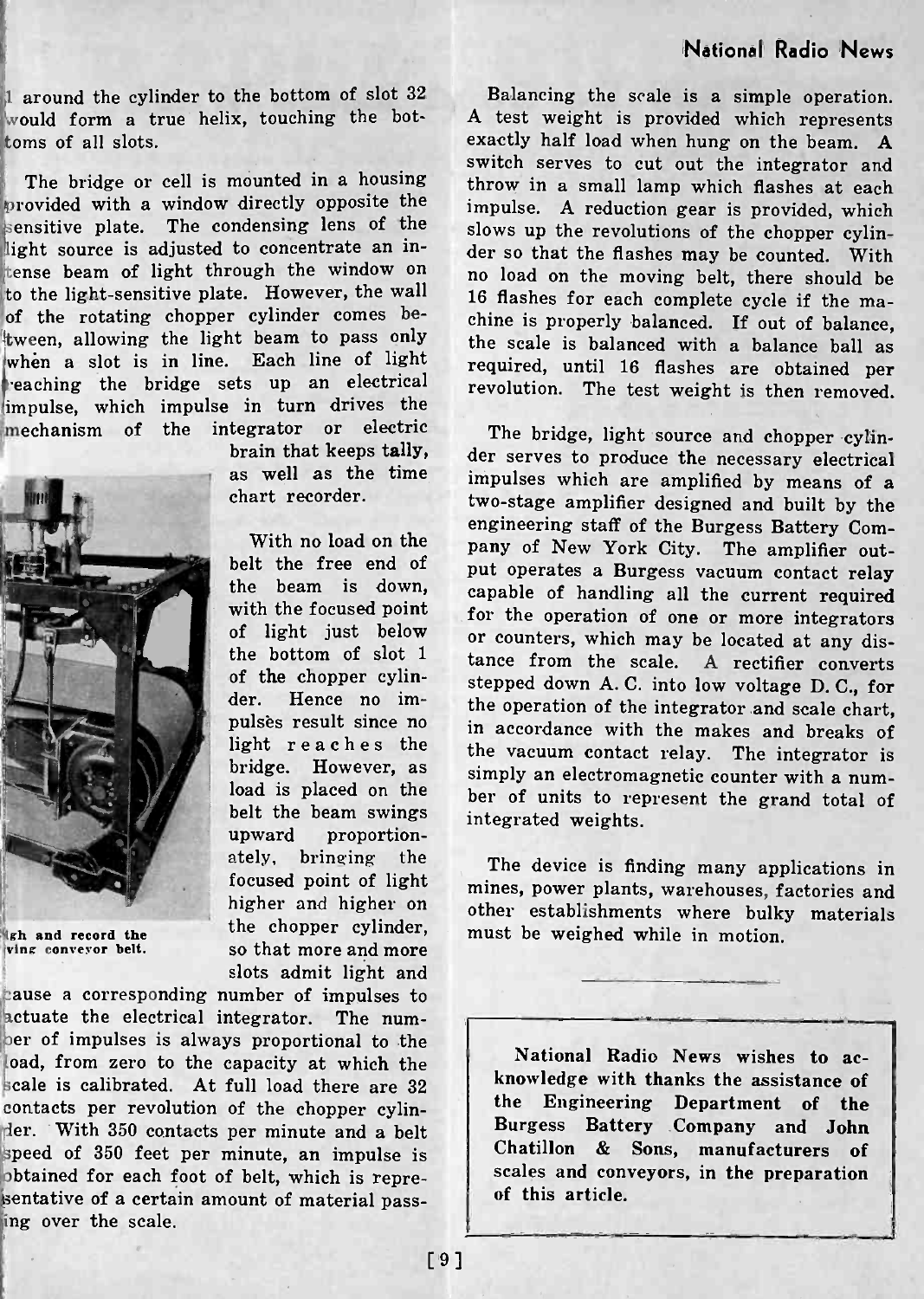## They Do Good Radio Work

In a previous issue of the News, we asked all men who had received testimonial letters students and graduates of the Institute. It from their customers to send them in for pub-<br>is easy to see from the tone of the letters from their customers to send them in for publication.

The result was better than we had anticipated. It seems the public is pleased with the work of N. R. I. trained Radio-Tricians.

Below are a few of the letters sent in by students and graduates of the Institute. It that these men are on the fairway to building profitable Radio businesses in their com- munities.

Milweokee, Viso. DR. E. R. CARLSTEAD, DENTIST<br>
Figure that longer and dividend<br>
State manufacture at. Mr. C.W.Tews. Milemukee, Viso. CHILLICOTHE, MO Docr sir: For eeversi weeks I have been planning to drop you a<br>is giving splendid service, thanks to your patient ef-<br>forts.<br>forts. mo cance and this letter will help show prospective<br>castomers that they should give you a trial. We are got<br>to be outch in complaining, but never so prompt to praise<br>when praise is due, so please forgive this tardy achieveled I am writing this letter as a testimonial Cord ally yours.  $\begin{array}{l} \mathcal{P} \ \text{max.} \\ \text{mean.} \\ \text{mean.} \\ \text{mean.} \\ \text{mean.} \\ \text{mean.} \\ \text{mean.} \\ \text{sum.} \\ \text{sum.} \\ \text{sum.} \\ \text{sum.} \\ \text{sum.} \\ \text{sum.} \\ \text{sum.} \\ \text{sum.} \\ \text{sum.} \\ \text{sum.} \\ \text{sum.} \\ \text{sum.} \\ \text{sum.} \\ \text{sum.} \\ \text{sum.} \\ \text{sum.} \\ \text{sum.} \\ \text{max.} \\ \text{max.} \\ \text{sum.} \\ \text{sum.} \\ \text{sum.} \\ \text{$ Albert Stocker. the work you did showed Mr. Bernard Holency | 2202<br>511 S. Champion Ave. | 5014<br>Columbus, Ohio. | 5014 Deer Sir: There is nothing like good will to make appreciation for the wonderful service you rendered on my Majes-<br>tic radio. a business prosper. Letters like these When you took my set away for repair I thought it would be<br>of no use and that it would never perform in the same manner as<br>it did when I first purchased it three years ago. Good work develops are a good basis for good will. The N. R. I. your advertising. If a I had mede up wy mind to have you fix it up enough so that<br>I could trade it in on some other make radio as no one would<br>have traded or bought my radio in its former condition but now it ... () students and gradu-<br>ates who received customer gives you such a letter, obtain The rattle noise in the speaker is no more, and such perform-ance and tone quality, I believe could not be found in a new set. these letters may well his written permisbe proud of their ac-I am more than pleased with the work which you have done on<br>this set and I shall surely be glad to recommend your services to SI<br>any of my friends whenever possible. sion to publish it and complishment. then show it as a tes-If you have any prospects who are in doubt as to your ability<br>to repair radios, just give them my address and I will be glad to<br>tell them about the work on my Majastic radio. timonial in getting Thanking you very much, I remain, business. IS OAK STARET  $\mathbb{R}$   $\mathbb{R}$   $\mathbb{R}$   $\mathbb{R}$   $\mathbb{R}$   $\mathbb{R}$   $\mathbb{R}$   $\mathbb{R}$   $\mathbb{R}$   $\mathbb{R}$   $\mathbb{R}$   $\mathbb{R}$   $\mathbb{R}$   $\mathbb{R}$   $\mathbb{R}$   $\mathbb{R}$   $\mathbb{R}$   $\mathbb{R}$   $\mathbb{R}$   $\mathbb{R}$   $\mathbb{R}$   $\mathbb{R}$   $\mathbb{R}$   $\mathbb{R}$   $\mathbb{$ 1. Kr My dear Mr King Milos:Wm, Viso. I won't thank Mr. C. W. Tows,<br>497 Walker Street,<br>Milwaukee, Wisconsin, Dear Mr. Tows: game for the fine condition Since you repaired my Radio two months ago I have had no trouble with you fuck both of my radia it and can get California, Seattle, Weshington, New York, Cuba and the Republic of Mexico. I was never able to get those places before. One man worked on my set before you took on the job. He was supposed to be a Radio Expert. When he got through with it it was worse than before. Harline to night - I want The nechtee is now as good es sow. Mr. Tews you know your business and I will recommend your work as an API Radio man to all my friends. Way M. Hun Very truly yours. MAX MC CLAIM.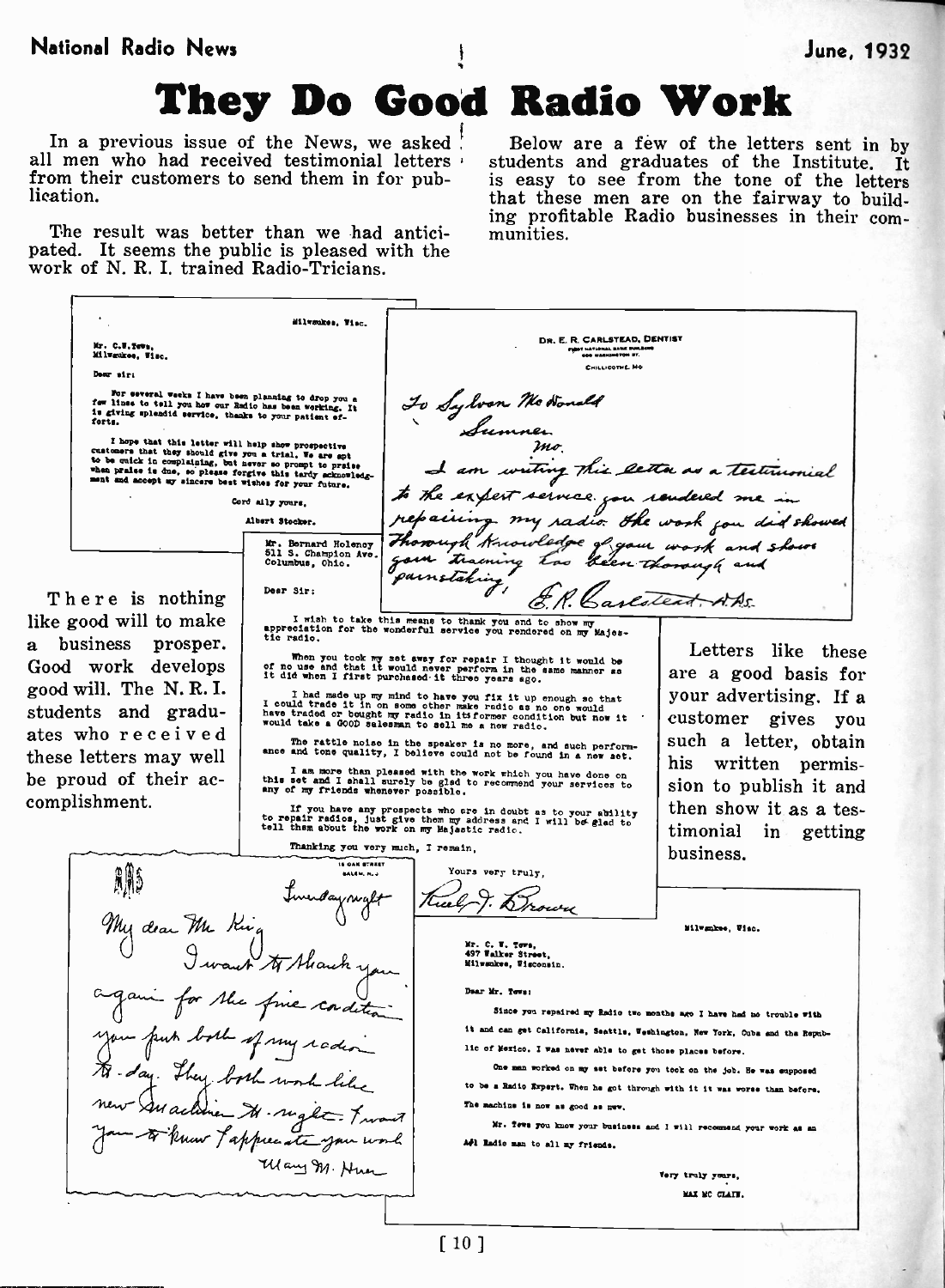## RADIO-TRICIAN SERVICE OF SHEET COMPILED SOLELY FOR STUDENTS & GRADUATES

TUBE SOCKET CHART



Sup= Suppressor Grid

 $[11]$ 

95

 $BA-(BH)$ 

81

OPEN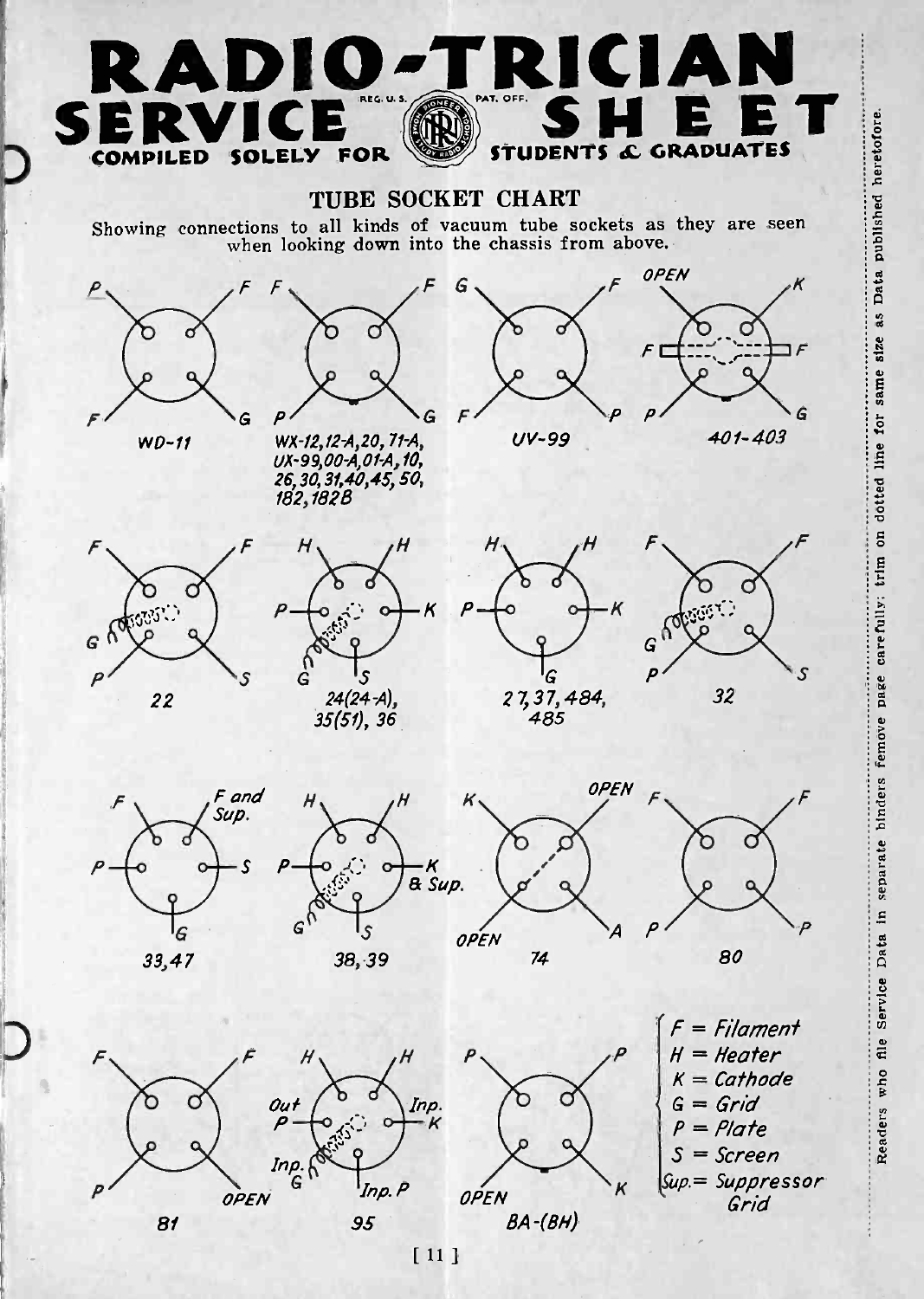### TUBE SOCKET CHART

Showing connections to all kinds of vacuum tube sockets as they are seen when looking up into the chassis from below.

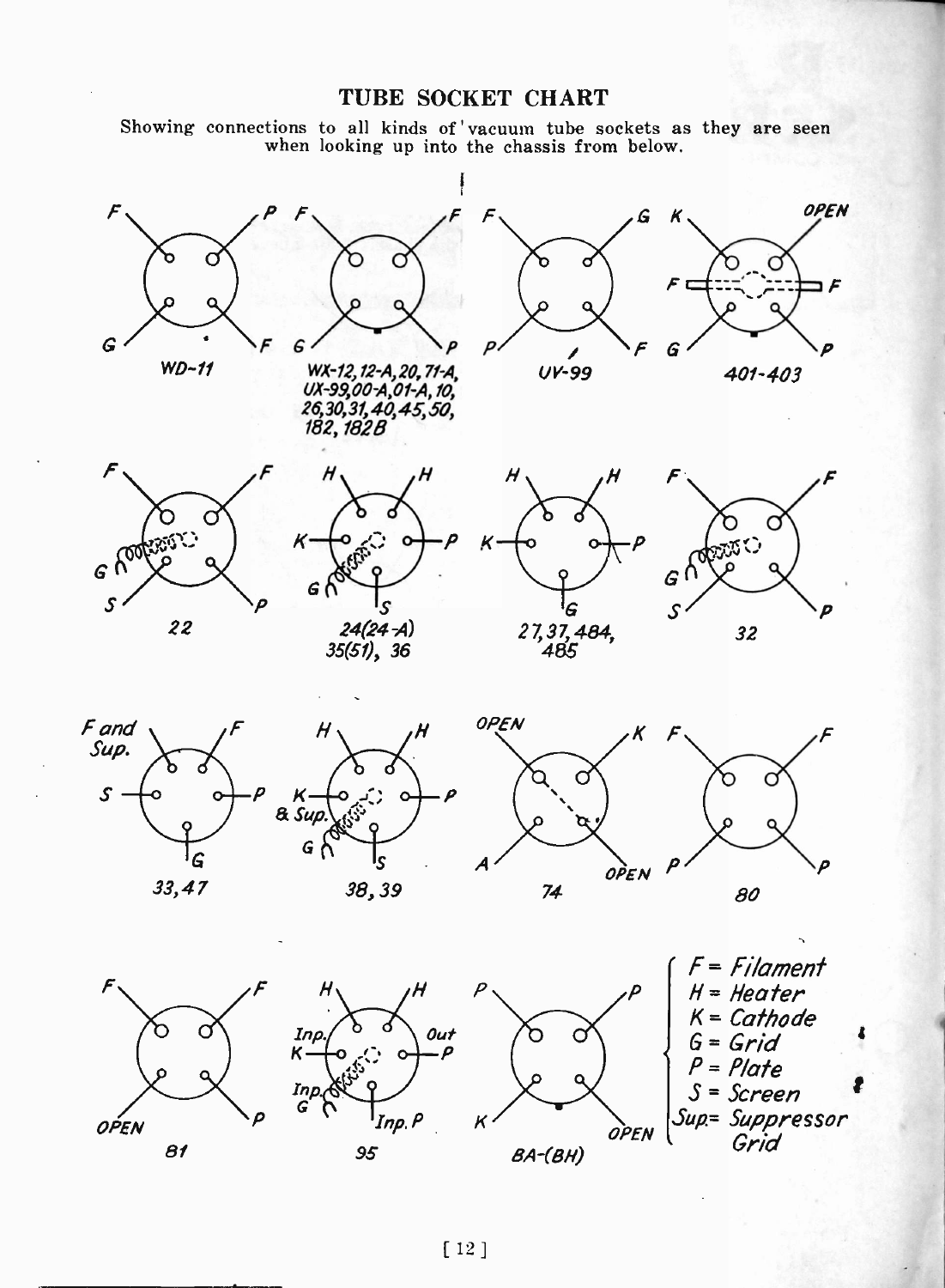une, 1932 National Radio News



## SPEAKING OF WORK **BENCHES**

#### By FRANK McCLELLAN, Troy, N. Y. Member, N. R. I. Alumni Association

I've built a new work bench to suit my par-<br>icular need. The cost was very small and I se of the idea.

is 66" long and very solid. The legs of the<br>
ench are two by fours purchased at a lum-<br>
er yard. The extension at the right end is an  $\frac{1}{2}$  that which is today known as our telegraph<br>
id sewing machine stand top and w nd legs in the drawing I have made are shown is two by fours, they are really a part of the Thousands upon thousands of miles of wire Id sewing machine stand. The corner of this  $\begin{bmatrix} 1 \\ 0 \\ 0 \\ 0 \\ 0 \\ 0 \\ 0 \\ 0 \\ 0$  $\alpha$  stension was made to fit into the corner of  $\alpha$  on he room.

The back of the bench, as illustrated in the rawing, was built around the window of the  $(Pase 14, please)$ 



A rough drawing of the bench McClellan finds so useful in his Radio work.

## WHAT I SEE IN RADIO'S FUTURE

#### By J. F. HINES, Atlanta, Georgia Member, N. R. I. Alumni Association

pel that every graduate may be able to make mobiles. In the next ten years I see a com-The bench proper is a 2" pine plank, 24" and contribution of the brought about by the ide, that was once the side of an old cart. influence of Radio. Radio is rapidly becoming as much <sup>a</sup> part of civilization as our electric lights and autoplete revolution of every industry and of the these changes will be brought about by the influence of Radio.

> that which is today known as our telegraph industry.

> on land and on the bed of the ocean are required by the present telegraph system for national and international communication. These will be replaced by Radio.

hop, which gives me an abundance of light<br>in the work I am doing. Then, of course, at here will also be required Radio engineers,<br>he back of the bench I have a light socket Radio draftsmen, inspectors and repairmen by Vast armies of Radio men will be required for this field alone, to maintain operation. There will also be required Radio engineers, Radio draftsmen, inspectors and repairmen by the thousands. The probem which confronts us at this time is simply this: will we, the Radio men of today, reap the harvest, or will the fruit go to the Radio generation of tomorrow ?

> It depends upon the individual Radio manit depends upon you-it depends upon me. Will we be ready for it when it arrives-or will we leave profits, which are justly ours, to a new order of Radio men who will be prepared?

Speaking in the language of the baseball player, the bases will be loaded with Radio opportunities. The individual Radio man will come to bat in the clean-up position and everything will depend upon his ability to deliver a hit in the pinch. Upon this ability will rest his degree of success in the Radio will rest his degree of success in the Radio era of tomorrow.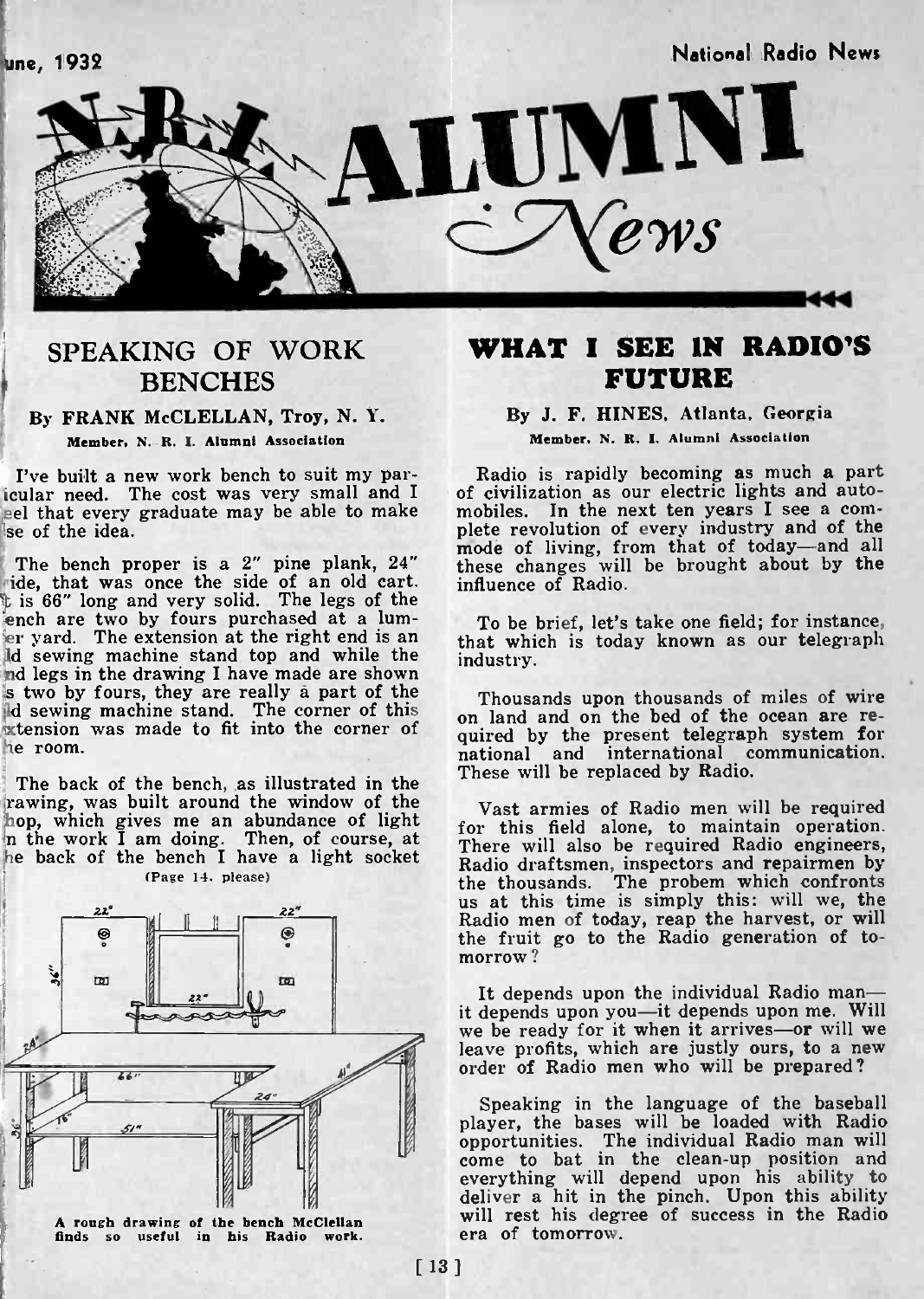### National Radio News June, 1932

### SPEAKING OF WORK BENCHES

(Continued from page 13)

on each side of the window at the top, to fur-<br>nish additional light. Below each of these light sockets is an A. C. line outlet with a<br>double plug socket, so that I have four A. C. imformed<br>outlets on the bench. These are wired up with<br>BX cable just behind the bench. The cable all to<br>runs from the light socket of the drawing down to the A. C. outlet—then<br>across to the A. C. outlet on the left side of<br>the drawing and up to the lamp socket above. From there a short lead with an ordinary electric plug attached runs to the main light cirtric plug attached runs to the main light cir-<br>are permanent parts on the bench-which is entirely power fixtures are permanent parts on the bench-which is entirely powered receivers with a<br>entirely portable. The top of the the shelf have been covered with beaver board<br>cut to fit exactly. This makes a sort of a pad<br>evening stations from any distance with loud over the hard board-makes it easier to work upon—and with less chance to damage Radio<br>narts In addition to the possibility of install Lincoln receivers are used by MacMillan parts. In addition to the possibility of installing meters and other equipment on the back<br>boards, they are very handy in the fact that<br>when working on a Radio receiver the dia-<br>gram of a particular set can be pinned in a<br>vertical position with thumb tacks, allowing<br>me front of me while doing the job.

worked upon.

The N. R. I. Alumni Association has grown from 72 to nearly 3000 members.

National Radio News wishes to congratulate The Globe Television and Phone Corpora-<br>the Wholesale Radio Service Company, 100<br>Sixth Avenue, New York City, for their con-<br>fidence in the future of Radio as evidenced<br>market at this time a combined sight and by their expansion which gives them three times the sales space formerly used. This firm offers maximum dealer discounts to N. R. I. men.

 $\left.\prod_{}^{T}\right.^{}_{\text{in}}$  is not certain that a man can make opportunities for himself. But he can put himself into such shape that when opportunities come, he will be ready to take advantage of them.

-Theodore Roosevelt.

Trade Notices

Trade Notices are published only for the imformation of readers. No responsibility is assumed in passing this imformation along --and all transactions and correspondence MUST BE WITH THE FIRMS DIRECT.

#### LINCOLN RADIO

Street, Chicago, Ill., are building in their laboratory high-powered receivers with a range from  $15$  to  $550$  meters, capable of respeaker volume.

Polar Expeditions, broadcasting stations and news organizations for press news direct from foreign countries.

#### TRIAD TUBES

The Triad Manufacturing Company, Inc.,<br>This makes the handiest bench I have ever Pawtucket, R. I., is offering a special dis-Pawtucket, R. I., is offering a special dis-<br>count to Radio Servicemen to handle their line of high-grade Radio Tubes. Full infor- mation is available by writing them at the address above.

### GLOBE COMBINATION

The Globe Television and Phone Corpora-City, report that they are putting on the market at this time a combined sight and sound console receiver.

This combined Television and broadcast receiver is expected to meet a demand which is becoming more and more evident for a com- plete sight and sound receiver.

## LYTRON CORPORATION

An unique sales plan for service men and radiotricians enabling them to get into the radio tube business in a big way has been evolved by the Lytron Corporation, 260 Sher-<br>man Avenue, Newark, N. J. This organization<br>has branches in many key cities throughout has branches in many key cities throughout the country and complete details of the plan can be had upon request to the above.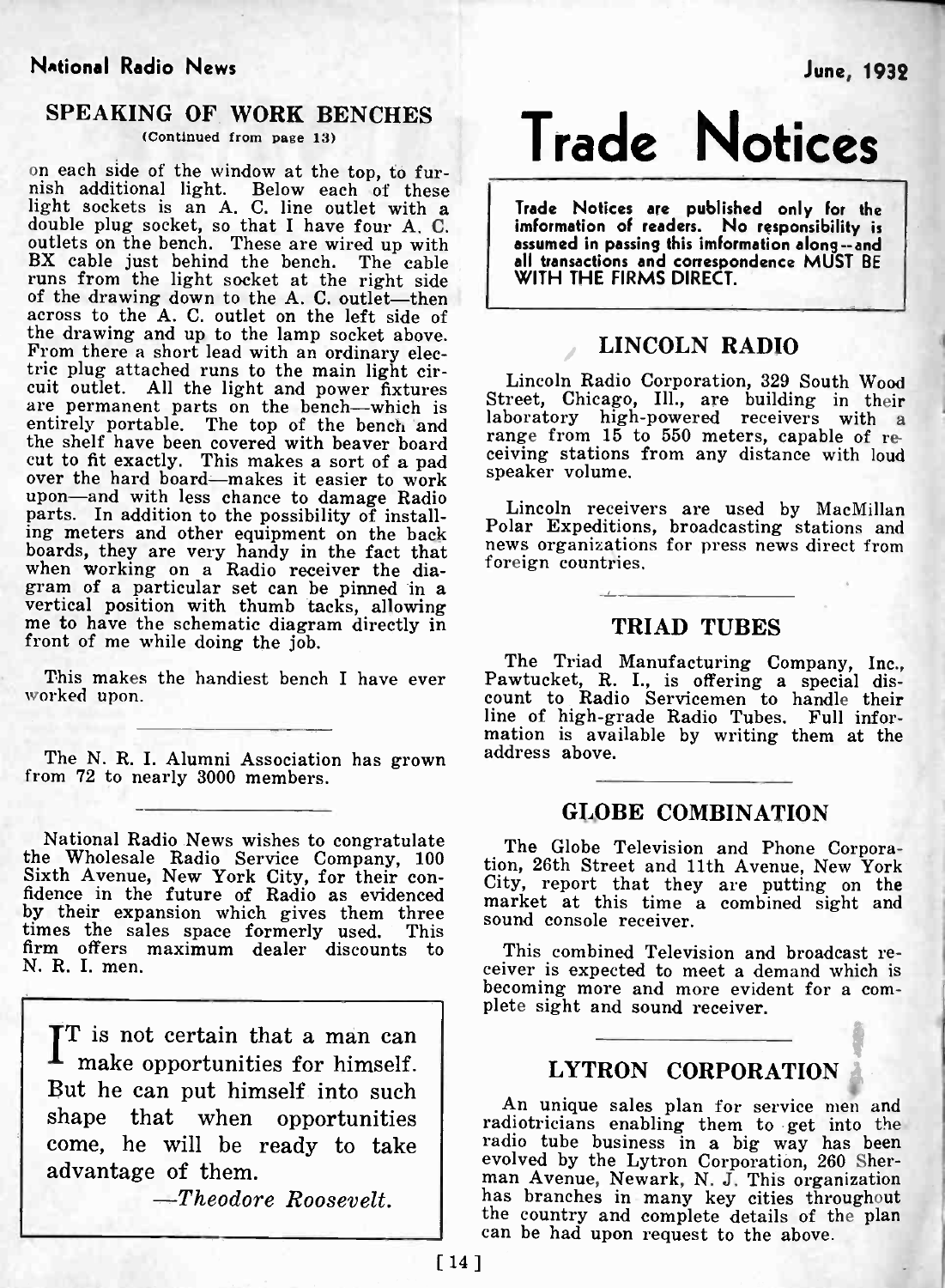une, 1932 National Radio News



#### JOHN C. FATE, PLYMOUTH, OHIO

ays that business is rotten is sure wrong or Ise they do not go after it. I am working even days a week and most of the nights.

#### HARRY HUGHES, TONAWANDA, N. Y.

Every person for whom I've done a job so far, has "rolled as a customer on the Service Contract Plan." expect to have quite a business built up within a year.<br>hanks to National Radio News for the tip.

#### L. FAIRWEATHER, BRITISH HONDURAS

It is with great pleasure I inform you that I have<br>een appointed Superintendent of Radio Telegraph of his Colony. I was appointed over an operator much ?nior to me.

Allow me to say my rise in Radio is due entirely to aving taken the N. R. I. Course, and to the encourageent given to me by you, for which I shall be ever ateful.

In servicing a Crosley Showbox model 706 receiver I and I sund that the stations would cut off at one end of the lal; on the other end, they were all right. I found I hat a small particle of metal was protruding from one i The stator plates of the condenser. When the rotor ates were closed the metal particle came in contact in cental in the rotor plates of the condenser, thus killing the Undenseption at this point of the dial. I removed this article and the set worked fine.

This set always did cut off at one end of the dial.<br>he owner had the dealer from whom he bought it, work The<br>n it twice; each time it came back, not fixed. The mon se wner decided to try me. I had the set fixed in a short me and he told me it worked better than ever before.

Address all communications for this page irect to the Mailbag Editor.

#### B. C. HOLENCY, COLUMBUS, OHIO

Since the last time I wrote I have opened Here is some information on a Fada 10 receiver. If<br>wo Radio service shops. I now have one in the power transformer heats up, and the pitch melts out.<br>Nymouth and one in Greenwich. Here is some information on a Fada 10 receiver. If don't blame it on a defective transformer right away.<br>As the UX-280 is only  $\mathcal{H}^{\omega}$  away from the transformer.<br>As the UX-280 is only  $\mathcal{H}^{\omega}$  away from the transformer.<br>The heat from this too thus heats up the pit solder all the connections from transformer and melt the pitch back, by putting the transformer in a slow oven; then allow same to cool for at least five hours. Put the transformer back. and solder all connections to Put t their proper places. make an asbestos case between the transformer and the UX-280, then your trouble is over. This works very effectively for me.

#### OSCAR E. CARLSON, SEASIDE PARK, N. J.

In battery receivers one often finds audio transform-<br>ers a source of trouble. Due to defects that come with<br>age, audio transformers in these sets often go bad.

I have found that by placing a high voltage (350<br>volts) across the windings for a few seconds these<br>"bum" transformers will sometimes be ready to resume<br>work again. Of course this does not hold true with<br>transformers with transformer with shorted windings.

#### C. A. JACKSON, LAFAYETTE, INDIANA

ORVILLE VAIL, CRISMAN, ILLINOIS lation is twenty-six thousand and the survey shows that more than ten thousand are out of employment. I can Before I enrolled with the National Radio Institute. I asked myself, "Will it pay me to study Radio?" Well. here is the answer: In the City of LaPayette the popumore than ten thousand are out of employment. I can truthfully say that I have not missed a day this winter and I have all the work that I can do.

> I have built a shop with the most modern test panels<br>in this town. I have also bought a Supreme Diagnometer model AAA1 which cost me \$147.50 net (and it is sure a real instrument) and for my desk I have bought a new Underwood Typewriter which cost me \$102. There are seventeen Radio repair shops in this town, but. believe me, I am getting my part of the repair work and be- sides I have sold several new sets.

The way N. R. I. teaches, any one with some good com-<br>
mon sense can soon master Radio. I can proudly say that<br>
I have never found a set yet that I could not fix. Radio<br>
has pulled me out of the rut that I was in for sever years. So instead of walking the streets and being dis- gusted, I am working in my shop every day and happy.

To avert pain later in life, take pains now.